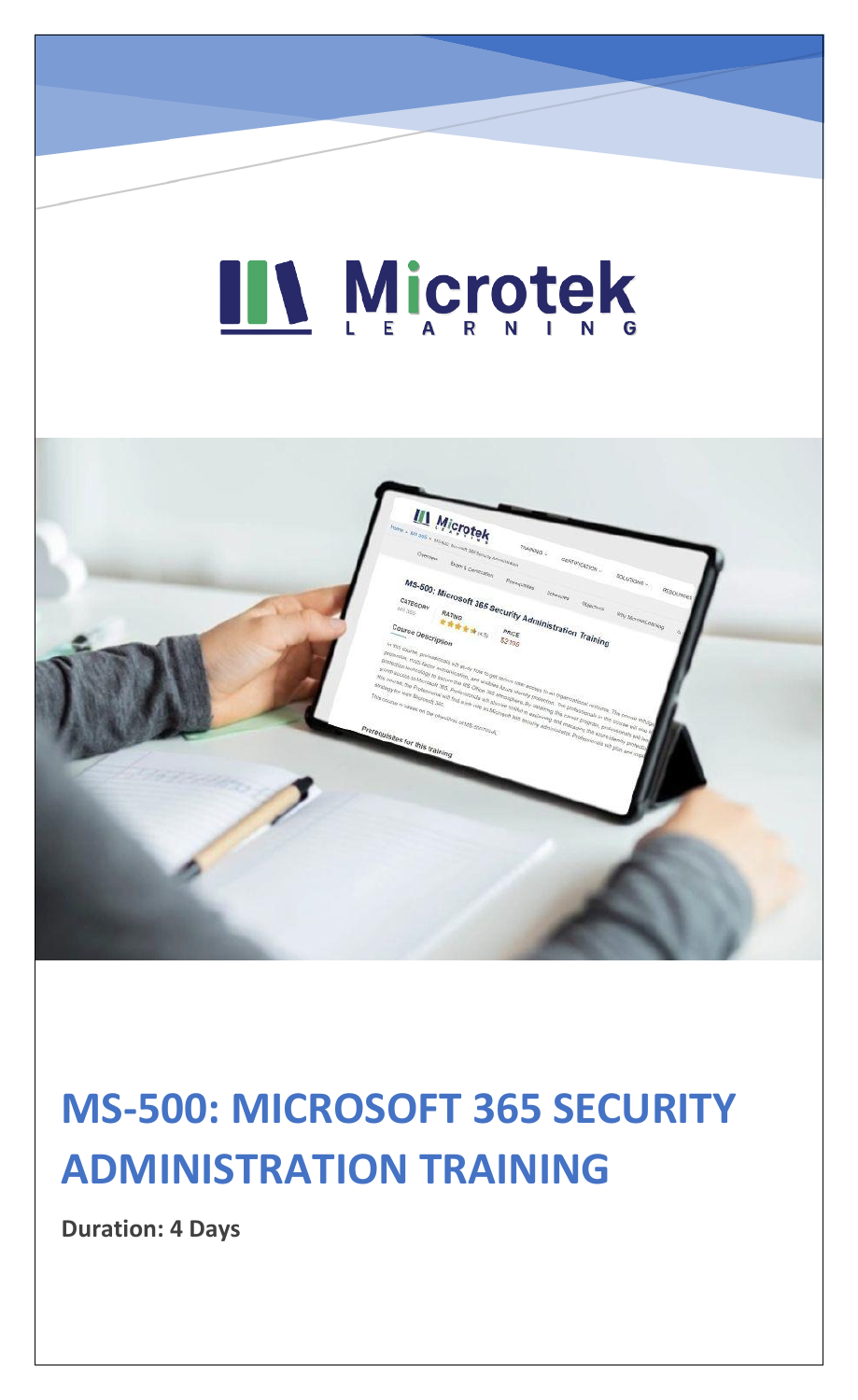#### **Course Description**

In this course, professionals will study how to get secure user access to an organizational resource. The course indulges user password protection, multi-factor authentication, and enables Azure identity protection. The professionals in this course will also learn about the threat protection technology to secure the MS Office 365 atmosphere. By obtaining this career program, professionals will learn how to get user group access to Microsoft 365. Professionals will also be skillful in explaining and managing the azure identity protection. After completing this course, the Professional will find a job role as Microsoft 365 security administrator. Professionals will plan and implement a security strategy for their Microsoft 365.

This course is based on the objectives of MS-500T00-A.

#### **Who should attend this course?**

- The Microsoft 365 Security administrator collaborates with the Microsoft 365 Enterprise Administrator, business stakeholders and other workload administrators to plan and implement security strategies and to ensures that the solutions comply with the policies and regulations of the organization.
- This role proactively secures Microsoft 365 enterprise environments. Responsibilities include responding to threats, implementing, managing, and monitoring security and compliance solutions for the Microsoft 365 environment. They respond to incidents, investigations, and enforcement of data governance.
- The Microsoft 365 Security administrator is familiar with Microsoft 365 workloads and hybrid environments. This role has strong skills and experience with identity protection, information protection, threat protection, security management and data governance.

A.

R N

-1

N

E

#### **Prerequisites**

#### **Required:**

- Basic conceptual understanding of Microsoft Azure.
- Experience with Windows 10 devices.
- Experience with Office 365.
- Basic understanding of authorization and authentication.
- Basic understanding of computer networks.
- Working knowledge of managing mobile devices.

#### **Recommended:**

• [MS-900T01: Microsoft 365 \(M365\) Fundamentals](https://www.microteklearning.com/ms-900t01-microsoft-365-fundamentals-training/)

#### **What you will learn**

- Administer user and group access in Microsoft 365.
- Explain and manage Azure Identity Protection.
- Plan and implement Azure AD Connect.
- Manage synchronized user identities.
- Explain and use conditional access.
- Describe cyber-attack threat vectors.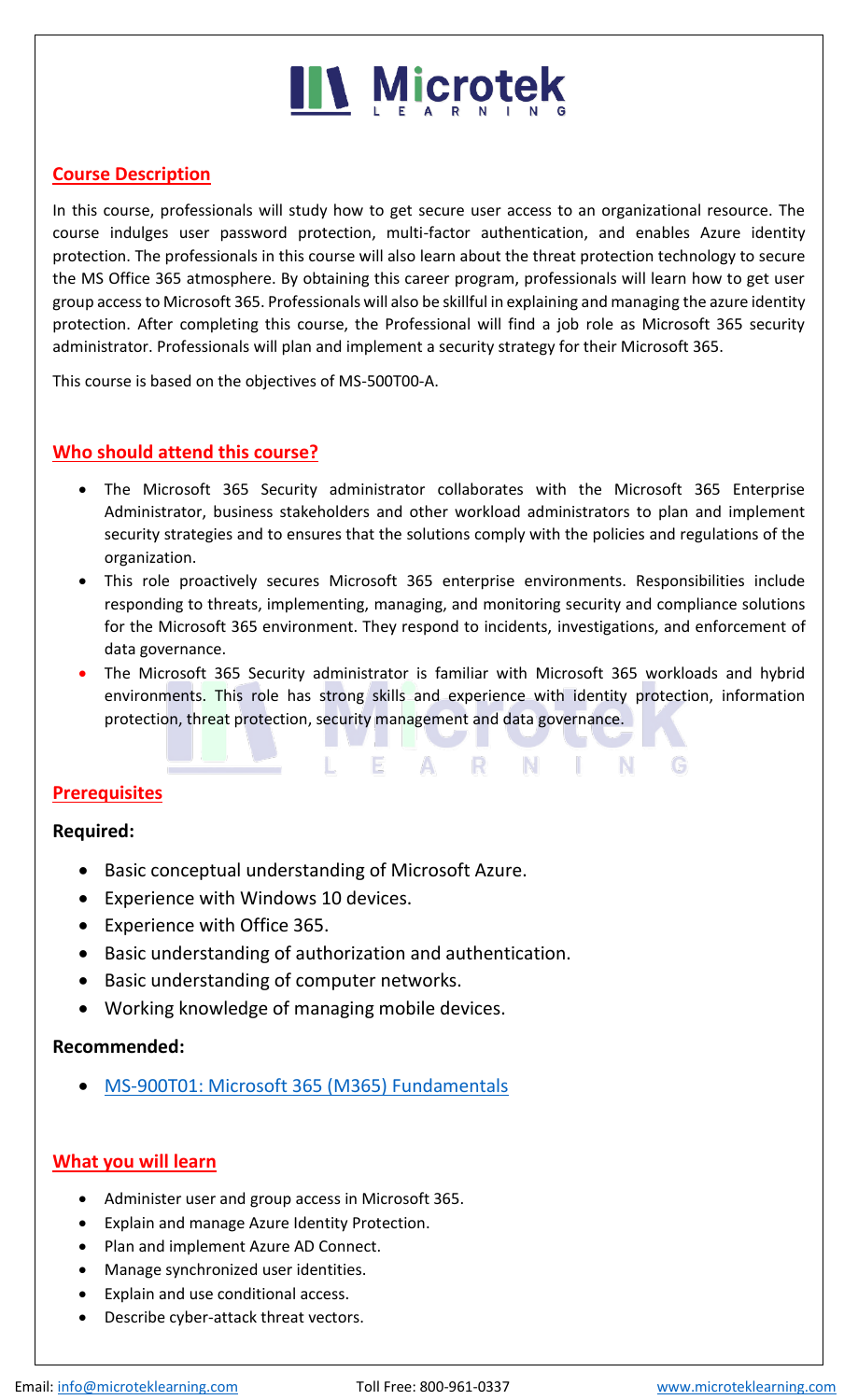

- Explain security solutions for Microsoft 365.
- Use Microsoft Secure Score to evaluate and improve your security posture.
- Configure various advanced threat protection services for Microsoft 365.
- Plan for and deploy secure mobile devices.
- Implement information rights management.
- Secure messages in Office 365.
- Configure Data Loss Prevention policies.
- Deploy and manage Cloud App Security.
- Implement Windows information protection for devices.
- Plan and deploy a data archiving and retention system.
- Create and manage an eDiscovery investigation.
- Manage GDPR data subject requests.
- Explain and use sensitivity labels.

#### **Curriculum**

#### **Module 1: User and Group Management**

This module explains how to manage user accounts and groups in Microsoft 365. It introduces you to the Zero Trust concept as well as authentication. The module sets the foundation for the remainder of the course.

#### **Lesson**

- Identity and Access Management concepts
- The Zero Trust model
- Plan your identity and authentication solution
- User accounts and roles
- Password Management

**Lab:** Initialize your tenant - users and groups

- Set up your Microsoft 365 tenant
- Manage users and groups

#### **Lab:** Password management

- Configure Self-service password reset (SSPR) for user accounts in Azure AD
- Deploy Azure AD Smart Lockout

After completing this module, students will be able to:

- Create and manage user accounts.
- Describe and use Microsoft 365 admin roles.
- Plan for password policies and authentication.
- Describe the concepts of Zero Trust security.
- Explain the Zero Trust model.

#### **Module 2: Identity Synchronization and Protection**

This module explains concepts related to synchronizing identities for Microsoft 365. Specifically, it focuses on Azure AD Connect and managing directory synchronization to ensure the right people are connecting to your Microsoft 365 system.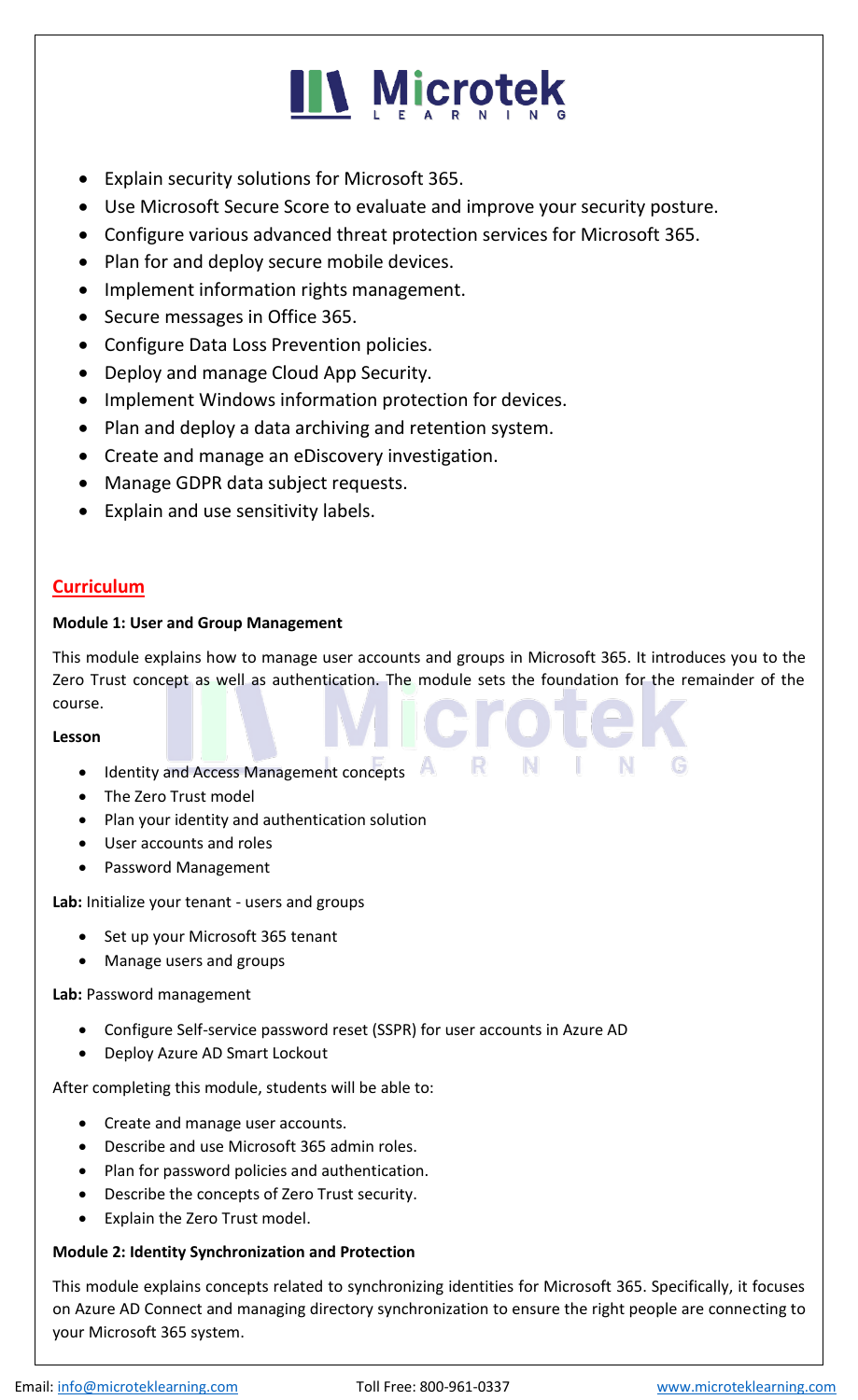#### **Lesson**

- Plan directory synchronization
- Configure and manage synchronized identities
- Azure AD Identity Protection

**Lab:** Implement Identity Synchronization

Set up your organization for identity synchronization

After completing this module, students will be able to:

- Explain directory synchronization.
- Plan directory synchronization.
- Describe and use Azure AD Connect.
- Configure Azure AD Connect Prerequisites.
- Manage users and groups with directory synchronization.
- Describe Active Directory federation.
- Enable Azure Identity Protection

#### **Module 3: Identity and Access Management**

This module explains conditional access for Microsoft 365 and how it can be used to control access to resources in your organization. The module also explains Role Based Access Control (RBAC) and solutions for external access. We discuss identity governance as a concept and its components.

**Microte** 

#### **Lesson**

- Application Management
- Identity Governance
- Manage device access
- Role Based Access Control (RBAC)
- Solutions for external access
- Privileged Identity Management

**Lab:** Use Conditional Access to enable MFA

- MFA Authentication Pilot (require MFA for specific apps)
- MFA Conditional Access (complete an MFA roll out)

**Lab:** Configure Privileged Identity Management

- Manage Azure resources
- Assign directory roles
- Activate and deactivate PIM roles
- Directory roles
- PIM resource workflows
- View audit history for Azure AD roles in PIM

After completing this module, students will be able to:

- Describe the concept of conditional access.
- Describe and use conditional access policies.
- Plan for device compliance.
- Configure conditional users and groups.
- Configure role-based access control
- Describe the concepts of identity governance
- Configure and use Privileged Identity Management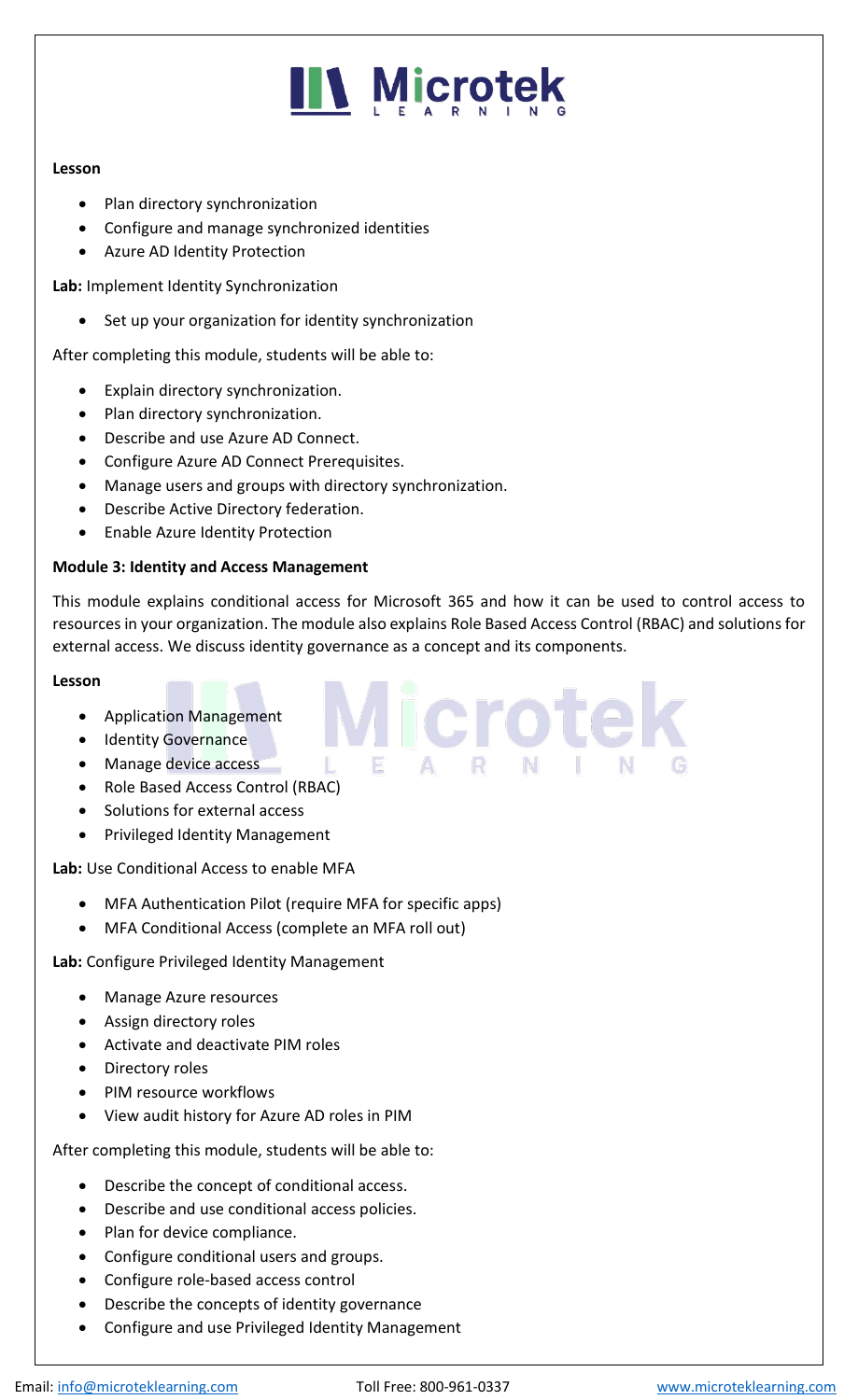#### **Module 4: Security in Microsoft 365**

This module explains the various cyber-attack threats that exist. It then introduces you to the Microsoft solutions used to mitigate those threats. The module finishes with an explanation of Microsoft Secure Score and how it can be used to evaluate and report your organizations security posture.

#### **Lesson**

- Threat vectors and data breaches
- Security strategy and principles
- Microsoft security solutions
- Secure Score

**Lab:** Use Microsoft Secure Score

• Improve your secure score in the Microsoft 365 Security Center

After completing this module, students will be able to:

- Describe several techniques attackers use to compromise user accounts through email.
- Describe techniques attackers use to gain control over resources.
- List the types of threats that can be avoided by using EOP and Microsoft Defender for Office 365.
- Describe the benefits of Secure Score and what kind of services can be analyzed.

F.

• Describe how to use Secure Score to identify gaps in your current Microsoft 365 security posture.

#### **Module 5: Threat Protection**

This module explains the various threat protection technologies and services available for Microsoft 365. The module covers message protection through Exchange Online Protection, Microsoft Defender for Identity and Microsoft Defender for Endpoint.

 $\mathbf{A}$ 

- R

- N -

- 1

N

G

#### **Lesson**

- Exchange Online Protection (EOP)
- Microsoft Defender for Office 365
- Manage Safe Attachments
- Manage Safe Links
- Microsoft Defender for Identity
- Microsoft Defender for Endpoint

**Lab:** Manage Microsoft 365 Security Services

• Implement Microsoft Defender Policies

After completing this module, students will be able to:

- Describe the anti-malware pipeline as email is analyzed by Exchange Online Protection.
- Describe how Safe Attachments is used to block zero-day malware in email attachments and documents.
- Describe how Safe Links protect users from malicious URLs embedded in email and documents that point
- Configure Microsoft Defender for Identity.
- Configure Microsoft Defender for Endpoint.

#### **Module 6: Threat Management**

This module explains Microsoft Threat Management which provides you with the tools to evaluate and address cyber threats and formulate responses. You will learn how to use the Security dashboard and Azure Sentinel for Microsoft 365.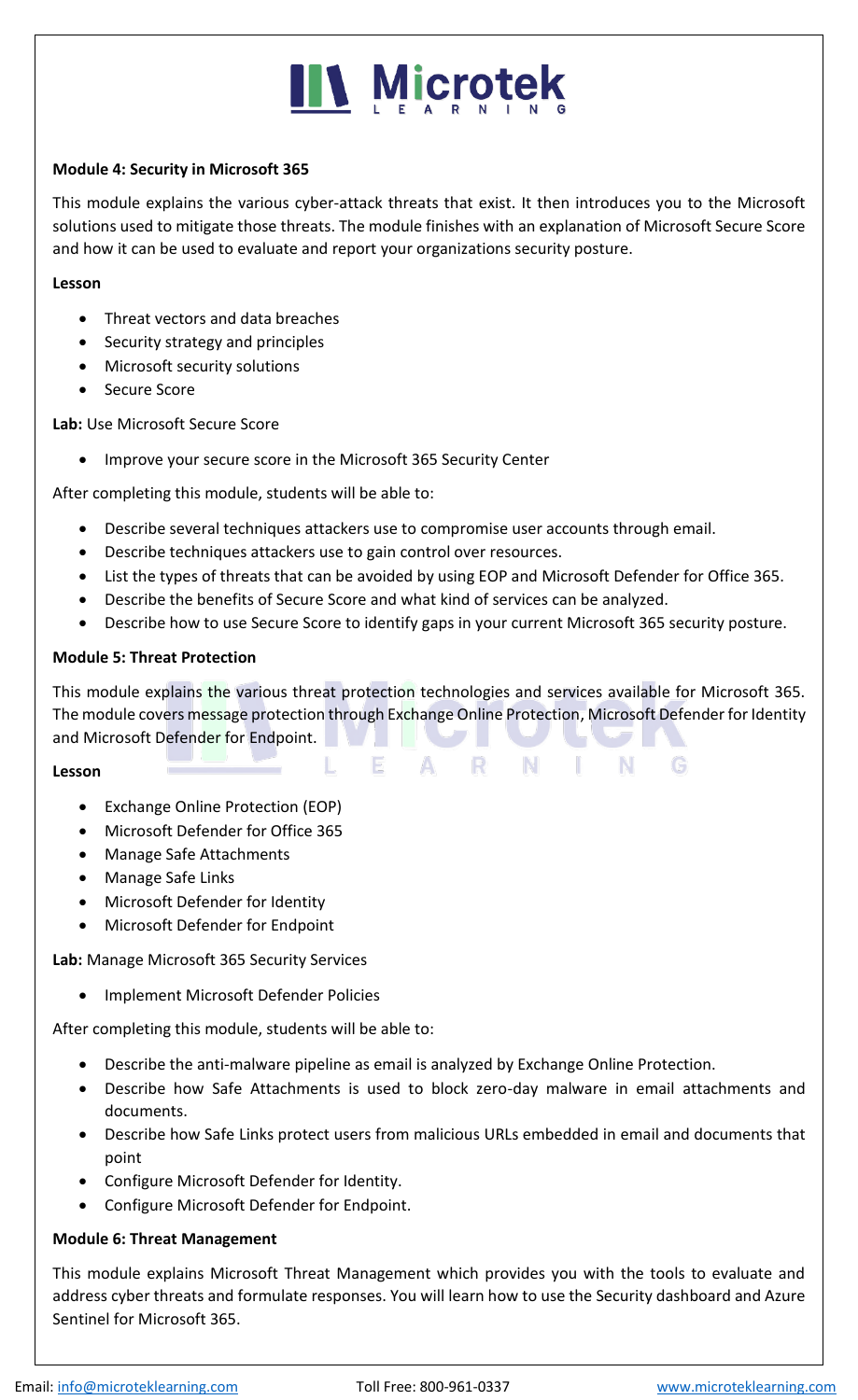#### **Lesson**

- Security dashboard
- Threat investigation and response
- Azure Sentinel
- Advanced Threat Analytics

**Lab:** Using Attack Simulator

• Conduct a simulated Spear phishing attack

After completing this module, students will be able to:

- Describe how Threat Explorer can be used to investigate threats and help to protect your tenant.
- Describe how the Security Dashboard gives C-level executives insight into top risks and trends.
- Describe what Advanced Thread Analytics (ATA) is and what requirements are needed to deploy it.
- Configure Advanced Threat Analytics.
- Use the attack simulator in Microsoft 365.
- Describe how Azure Sentinel can used for Microsoft 365.

#### **Module 7: Microsoft Cloud Application Security**

This module focuses on cloud application security in Microsoft 365. The module will explain cloud discovery, app connectors, policies, and alerts. You will learn how these features work to secure you cloud applications.

#### **Lesson**

- Deploy Cloud Application Security
- Use cloud application security information

After completing this module, students will be able to:

- Describe Cloud App Security.
- Explain how to deploy Cloud App Security.
- Control your Cloud Apps with Policies.
- Use the Cloud App Catalog.
- Use the Cloud Discovery dashboard.
- Manage cloud app permissions.

#### **Module 8: Mobility**

This module focuses on securing mobile devices and applications. You will learn about Mobile Device Management and how it works with Microsoft Intune. You will also learn about how Intune and Azure AD can be used to secure mobile applications.

#### **Lesson**

- Mobile Application Management (MAM)
- Mobile Device Management (MDM)
- Deploy mobile device services
- Enroll devices to Mobile Device Management

#### **Lab:** Device Management

- Enable Device Management
- Configure Azure AD for Intune
- Create compliance and conditional access policies

After completing this module, students will be able to: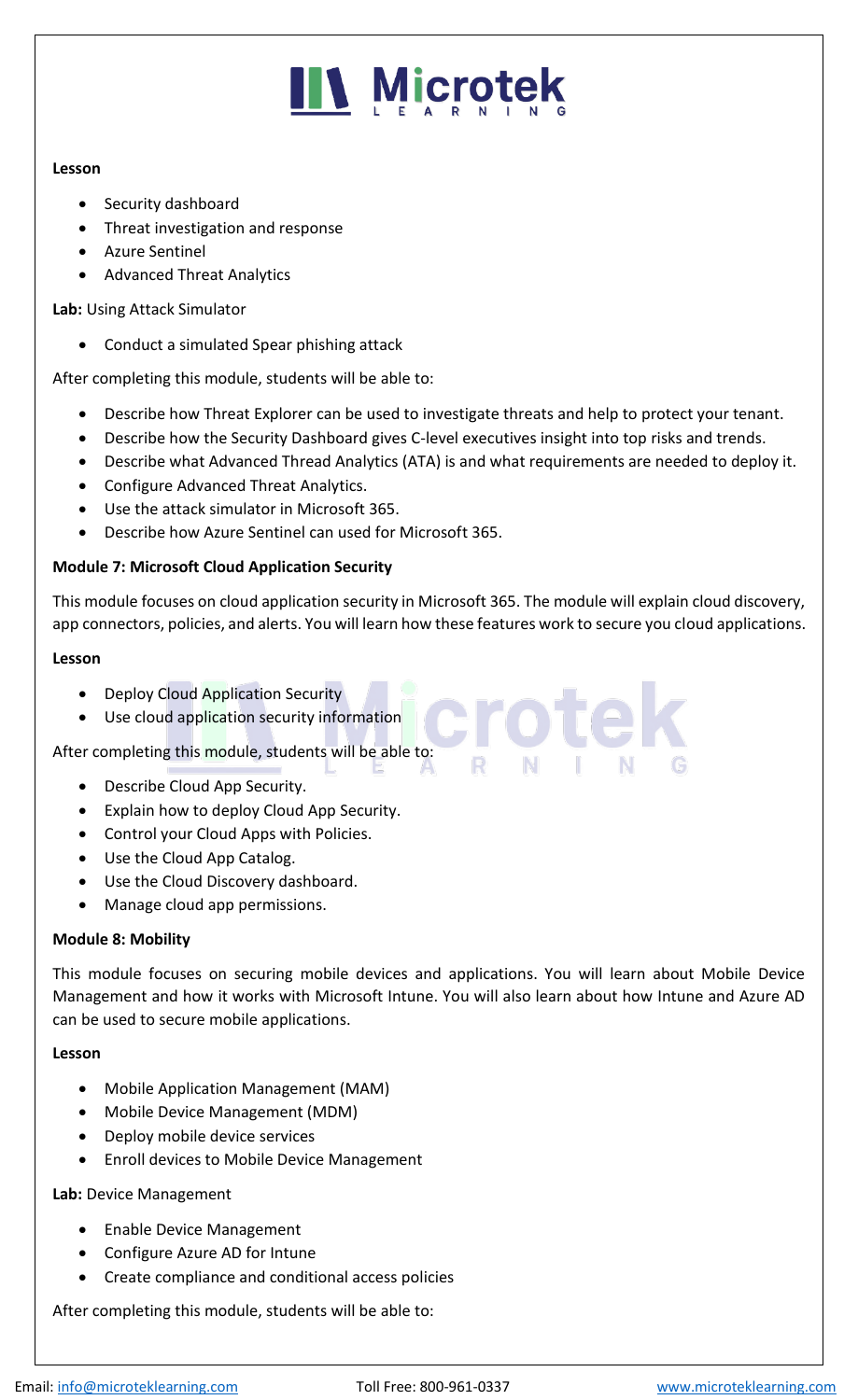### **IN Microtek**

- Describe mobile application considerations.
- Manage devices with MDM.
- Configure Domains for MDM.
- Manage Device Security Policies.
- Enroll devices to MDM.
- Configure a Device Enrollment Manager Role.

#### **Module 9: Information Protection and Governance**

This module focuses on data loss prevention in Microsoft 365. You will learn about how to create policies, edit rules, and customize user notifications to protect your data.

#### **Lesson**

- Information protection concepts
- Governance and Records Management
- Sensitivity labels
- Archiving in Microsoft 365
- Retention in Microsoft 365
- Retention policies in the Microsoft 365 Compliance Center
- Archiving and retention in Exchange
- In-place records management in SharePoint

#### **Lab:** Archiving and Retention

- Initialize compliance
- **•** Configure retention tags and policies

After completing this module, students will be able to:

- Configure sensitivity labels.
- Configure archiving and retention in Microsoft 365.
- Plan and configure Records Management

#### **Module 10: Rights Management and Encryption**

This module explains information rights management in Exchange and SharePoint. The module also describes encryption technologies used to secure messages.

E A R N

#### **Lesson**

- Information Rights Management (IRM)
- Secure Multipurpose Internet Mail Extension (S-MIME)
- Office 365 Message Encryption

#### **Lab:** Configure Office 365 Message Encryption

- Configure Office 365 Message Encryption
- Validate Information Rights Management

After completing this module, students will be able to:

- Describe the various Microsoft 365 Encryption Options.
- Describe the use of S/MIME.
- Describe and enable Office 365 Message Encryption.

#### **Module 11: Data Loss Prevention**

This module focuses on data loss prevention in Microsoft 365. You will learn about how to create policies, edit rules, and customize user notifications to protect your data.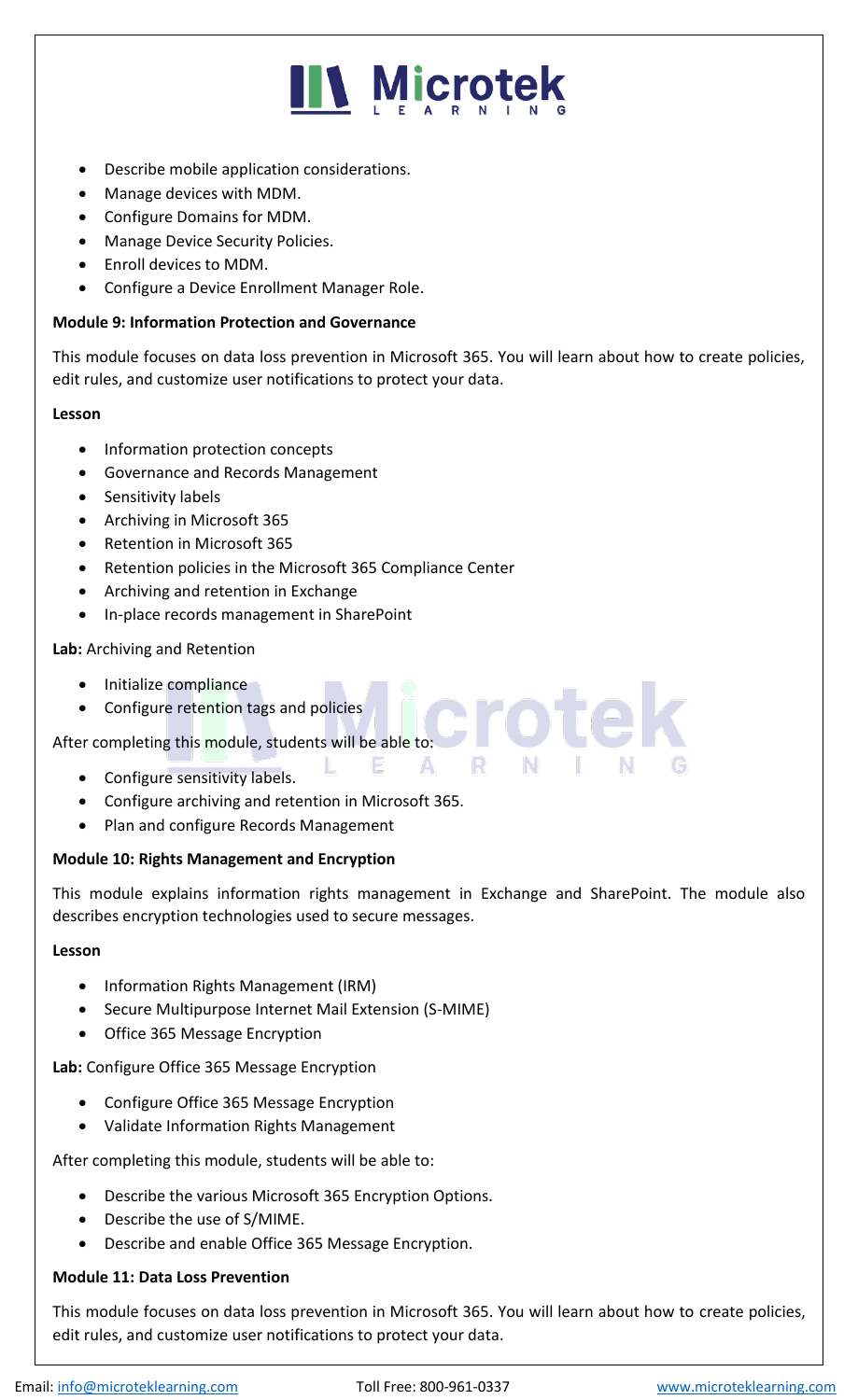#### **Lesson**

- Data loss prevention fundamentals
- Create a DLP policy
- Customize a DLP policy
- Create a DLP policy to protect documents
- Policy tips

**Lab:** Implement Data Loss Prevention policies

- Manage DLP Policies
- Test MRM and DLP Policies

After completing this module, students will be able to:

- Describe Data Loss Prevention (DLP).
- Use policy templates to implement DLP policies for commonly used information.
- Configure the correct rules for protecting content.
- Describe how to modify existing rules of DLP policies.
- Configure the user override option to a DLP rule.
- Explain how SharePoint Online creates crawled properties from documents.

#### **Module 12: Compliance Management**

This module explains the Compliance center in Microsoft 365. It discusses the components of compliance score.

**licrote** 

#### **Lesson**

• Compliance center

After completing this module, students will be able to:

- Describe how to use compliance score to make organizational decisions.
- Describe how assessments are used to determine compliance score.

#### **Module 13: Insider Risk Management**

This module focuses on insider risk related functionality within Microsoft 365. It covers not only Insider Risk Management in the compliance center but also information barriers and privileged access management as well.

#### **Lesson**

- Insider Risk
- Privileged Access
- Information barriers
- Building ethical walls in Exchange Online

#### **Lab:** Privileged Access Management

• Set up privileged access management and process a request

After completing this module, students will be able to:

- Explain and configure Insider Risk Management in Microsoft 365.
- Configure and approve privileged access requests for global administrators.
- Configure and use information barriers to conform to organizational regulations.
- Build ethical walls in Exchange Online
- Configure Customer Lockbox